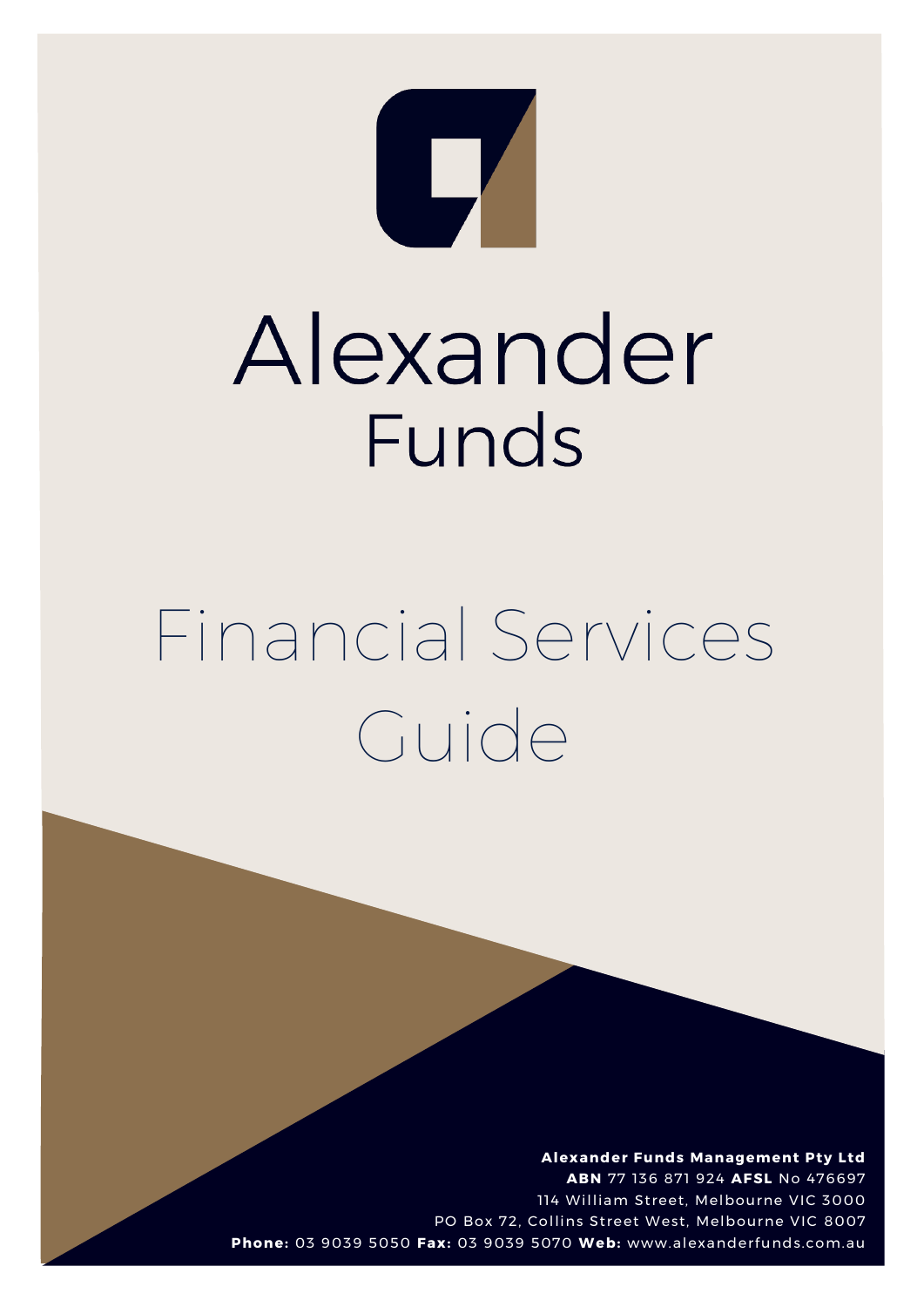

## FINANCIAL SERVICES GUIDE (FSG)

#### Date of Issue: 20 January 2022

#### **CONTENTS**

| 2.  |  |
|-----|--|
| 3.  |  |
| 4.  |  |
| 5.  |  |
| 6.  |  |
| 7.  |  |
| 8.  |  |
| 9.  |  |
| 10. |  |
| 11. |  |
| 12. |  |

#### <span id="page-1-0"></span>INTRODUCTION

This is a Financial Services Guide (FSG) prepared by Alexander Funds Management Pty Ltd ("AFM") (ACN 136 871 924) in compliance with our obligations as an Australian Financial Services Licensee (AFSL 476697). This FSG is intended to provide you with general information regarding our services prior to providing you with a financial service. The FSG contains information about:

- who we are and how you can contact us;
- **the services we are authorised to provide to you;**
- **how you can communicate with us;**
- how we are remunerated;
- how you can make a complaint and how it will be dealt with; and
- **how we will deal with your personal information.**

This FSG was issued on 20 January 2022. All information contained in the FSG has been obtained from sources believed to be accurate.

The FSG should be used to assist you in deciding whether you will use any of our products and services. If you receive an electronic copy of this FSG, you should download or otherwise receive all of this FSG.

In addition to this FSG, you should receive a Product Disclosure Statement (PDS) and Target Market Determination (TMD) from us. You should read the PDS and TMD entirely before making any decision in relation to our products or services.

If you still have any questions after you have read the FSG and the further information please contact us.

### <span id="page-1-1"></span>FINANCIAL SERVICES WE CAN OFFER UNDER OUR LICENCE

AFM holds a current Australian Financial Services Licence (AFSL), licence number 476697. Under our AFSL we are authorised to: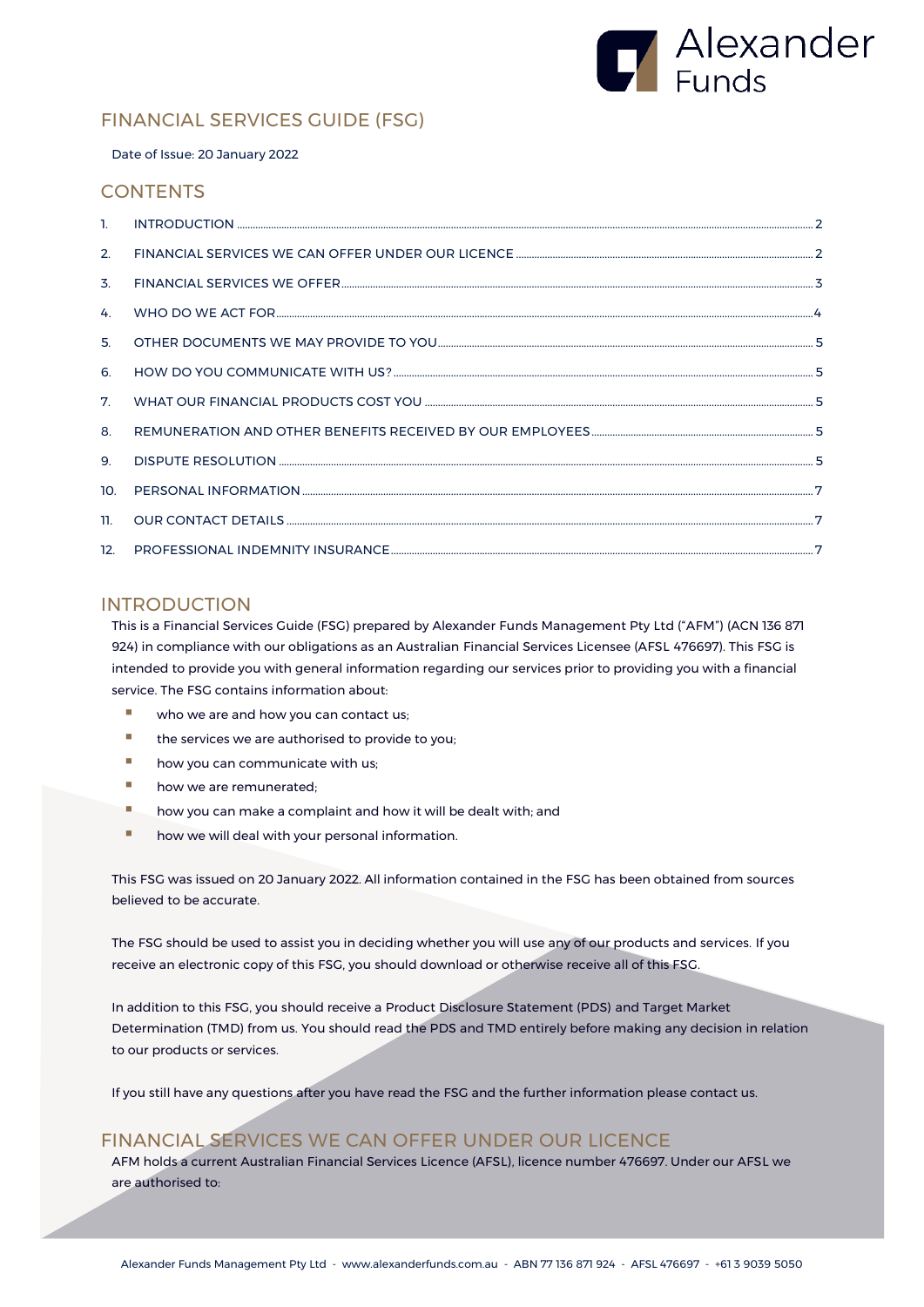

- (a) provide financial product advice for the following classes of financial products:
	- (i) deposit and payment products limited to:
	- (A) basic deposit products;
	- (B) deposit products other than basic deposit products;
	- (ii) derivatives;
	- (iii) foreign exchange contracts;
	- (iv) debentures, stocks or bonds issued or proposed to be issued by a government;
	- (v) interests in managed investment schemes including:
	- (A) investor directed portfolio services; and

(vi) securities;

- (b) deal in a financial product by:
- (i) issuing, applying for, acquiring, varying or disposing of a financial product in respect of the following classes of financial products:
	- (A) deposit and payment products limited to:
		- (1) basic deposit products;
		- (2) deposit products other than basic deposit products;
	- (B) derivatives;
	- (C) foreign exchange contracts;
	- (D) debentures, stocks or bonds issued or proposed to be issued by a government;
	- (E) interests in managed investment schemes limited to:
		- (1) own managed investment scheme only; and
	- (F) securities; and
- (ii) applying for, acquiring, varying or disposing of a financial product on behalf of another person in respect of the following classes of products:
	- (A) deposit and payment products limited to:
		- (1) basic deposit products;
		- (2) deposit products other than basic deposit products;
	- (B) derivatives;
	- (C) foreign exchange contracts;
	- (D) debentures, stocks or bonds issued or proposed to be issued by a government;
	- (E) interests in managed investment schemes including:
		- (1) investor directed portfolio services; and
	- (F) securities; and
- (c) provide the following custodial or depository services:
	- (i) operate custodial or depository services other than investor directed portfolio services; We are authorised to undertake these activities for both retail and wholesale clients.

#### <span id="page-2-0"></span>FINANCIAL SERVICES WE OFFER

We offer investment management services for:

- Registered Managed Investment Scheme [Alexander Credit Opportunities Fund (ARSN: 156 026 514)].
- Registered Management Investment Scheme [Alexander Credit Income Fund (ARSN: 629 915 199)]

For the registered schemes, we do not act as Responsible Entity. The Responsible Entity is Equity Trustees Limited (AFSL 240975). We only act as Investment Managers of the registered managed investment schemes under an Investment Management Agreement.

We also set up wholesale unregistered schemes from time to time that invest in fixed interest products for selected groups of wholesale investors. AFM also provides opportunities for high net worth individual clients to invest directly in fixed interest securities such as corporate bonds and ASX listed bonds.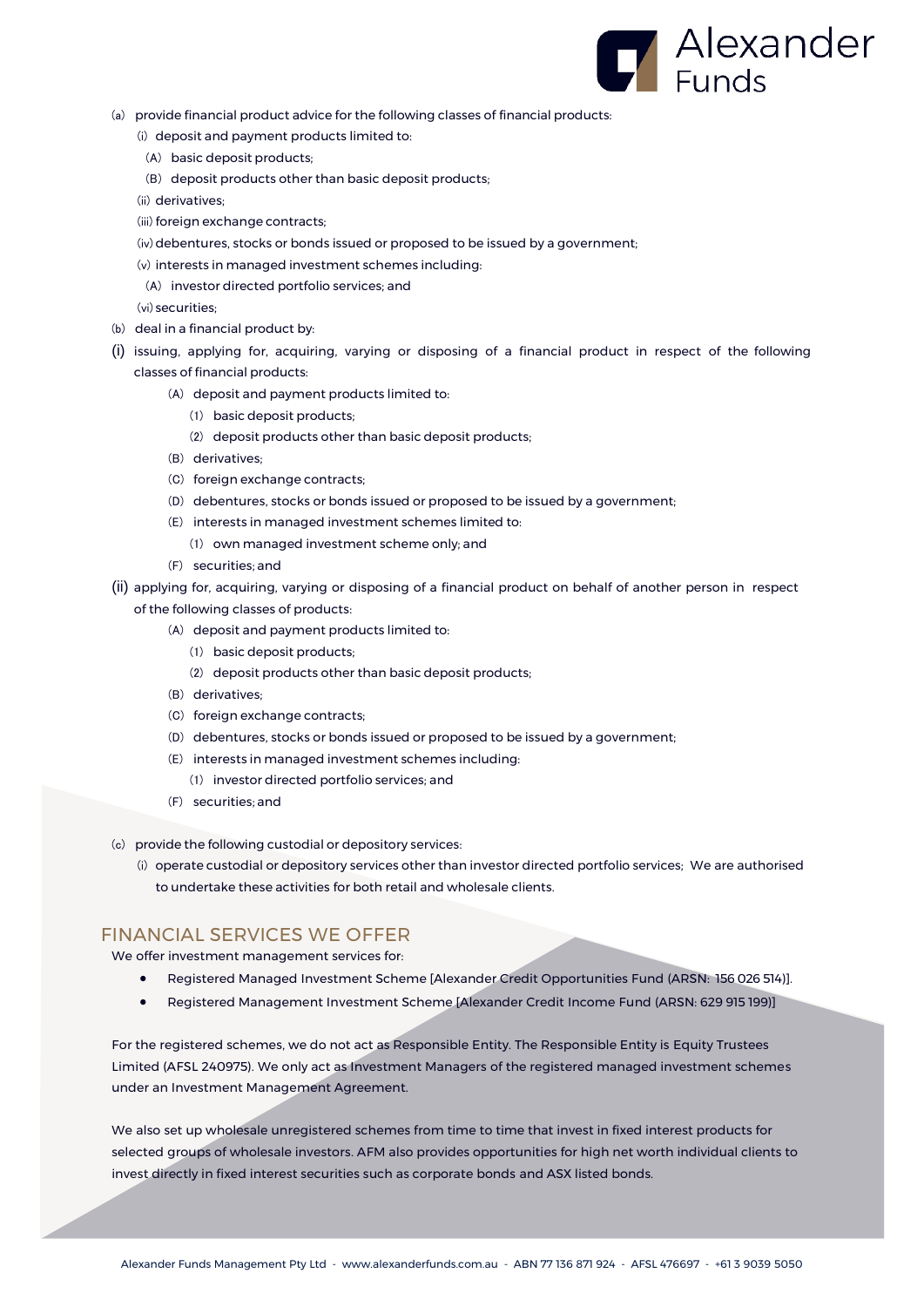

AFM may offer capital raising services.

## <span id="page-3-0"></span>WHO DO WE ACT FOR

AFM is responsible for the financial services we provide to you under our Australian Financial Services Licence.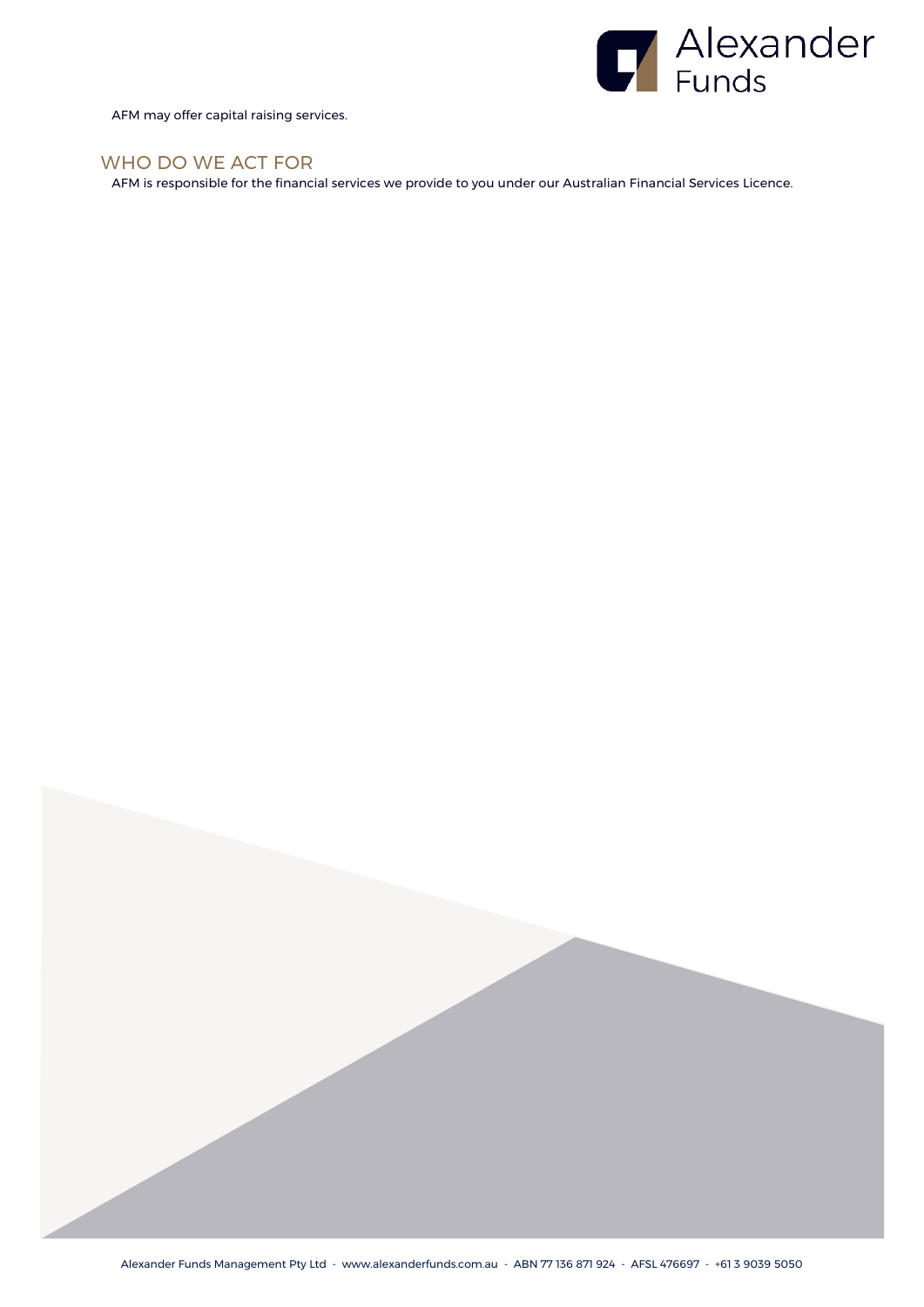

#### <span id="page-4-0"></span>OTHER DOCUMENTS WE MAY PROVIDE TO YOU

Should you choose to use any of our products as identified in section 2 and 3, we are required to provide you with the appropriate PDS and TMD relating to that service or product.

The purpose of the PDS and TMD is to provide further information about the financial product and to set out the significant features of the financial product including its risks, benefits and costs. Some of the product information can be found on our website. You are strongly recommended to check our website for updates and the latest information on our product offering.

In circumstances where general advice is given, that advice we give you has been prepared without taking account of your objectives, financial situations or needs. As with any other financial product, you should carefully consider the appropriateness of the advice you have received with regard to your objectives, financial situation, or needs and you should obtain and read our PDS before making any decisions in relation to our products or services.

#### <span id="page-4-1"></span>HOW DO YOU COMMUNICATE WITH US?

You may communicate with us in writing (including by fax), by email or other electronic means, or orally (including by telephone) using the details set out in the section 11 below, unless we tell you otherwise.

## <span id="page-4-2"></span>WHAT OUR FINANCIAL PRODUCTS COST YOU

AFM generates fees based on a percentage of funds under management for both mandates and wholesale funds. There are two components to the management fees:

- a) a management fee which is based on a percentage of funds under management; and
- b) a performance fee which is payable on a specified outperformance level above a defined benchmark (Alexander Credit Opportunities Fund only)

AFM may also generate fees from broking, execution and capital raising advice. These fees are generally dealspecific and can be irregular and differ in size depending upon the volume, duration and type of debt instrument that is transacted.

Further details of our fees and charges, and examples of how these are calculated, are set out in the relevant PDS.

### <span id="page-4-3"></span>REMUNERATION AND OTHER BENEFITS RECEIVED BY OUR EMPLOYEES

Our employees who provide you with advice or transaction execution may receive remuneration for the provision of these services. Our employees receive salaries, performance-related bonuses and other benefits in accordance with the Corporations Act and to the extent permitted by law.

## <span id="page-4-4"></span>DISPUTE RESOLUTION

We have an internal dispute resolution process in place to resolve any complaints or concerns you may have, quickly and fairly. Any complaints or concerns should be directed to the Complaints Officer (by telephone, facsimile or letter) at the address and telephone/fax numbers provided in section 11. We will acknowledge your complaint immediately and will commence investigation of your complaint and provide you with our decision and the reasons on which it is based, in writing. We will seek to resolve your complaint within 30 days.

If you are dissatisfied with the outcome, you have the right to lodge a complaint with the Australian Financial Complaints Authority, or AFCA. AFCA provides fair and independent financial services complaint resolution that is free to consumers. AFCA can be contacted using the details below.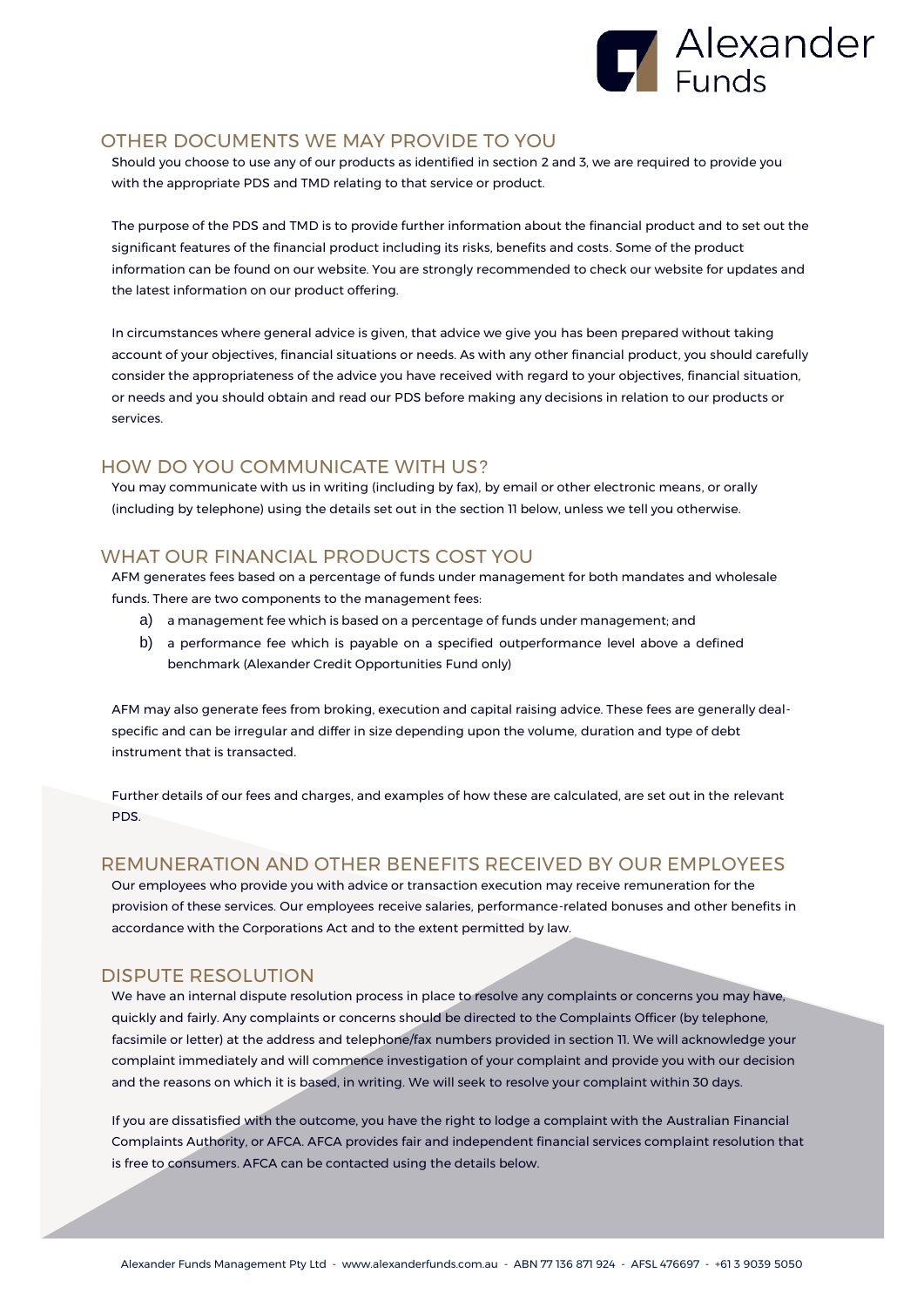

Website: [www.afca.org.au](http://www.afca.org.au/) Email[: info@afca.org.au](mailto:info@afca.org.au) Telephone: 1800 931 678 (free call) In writing to: Australian Financial Complaints Authority, GPO Box 3, Melbourne VIC 3001